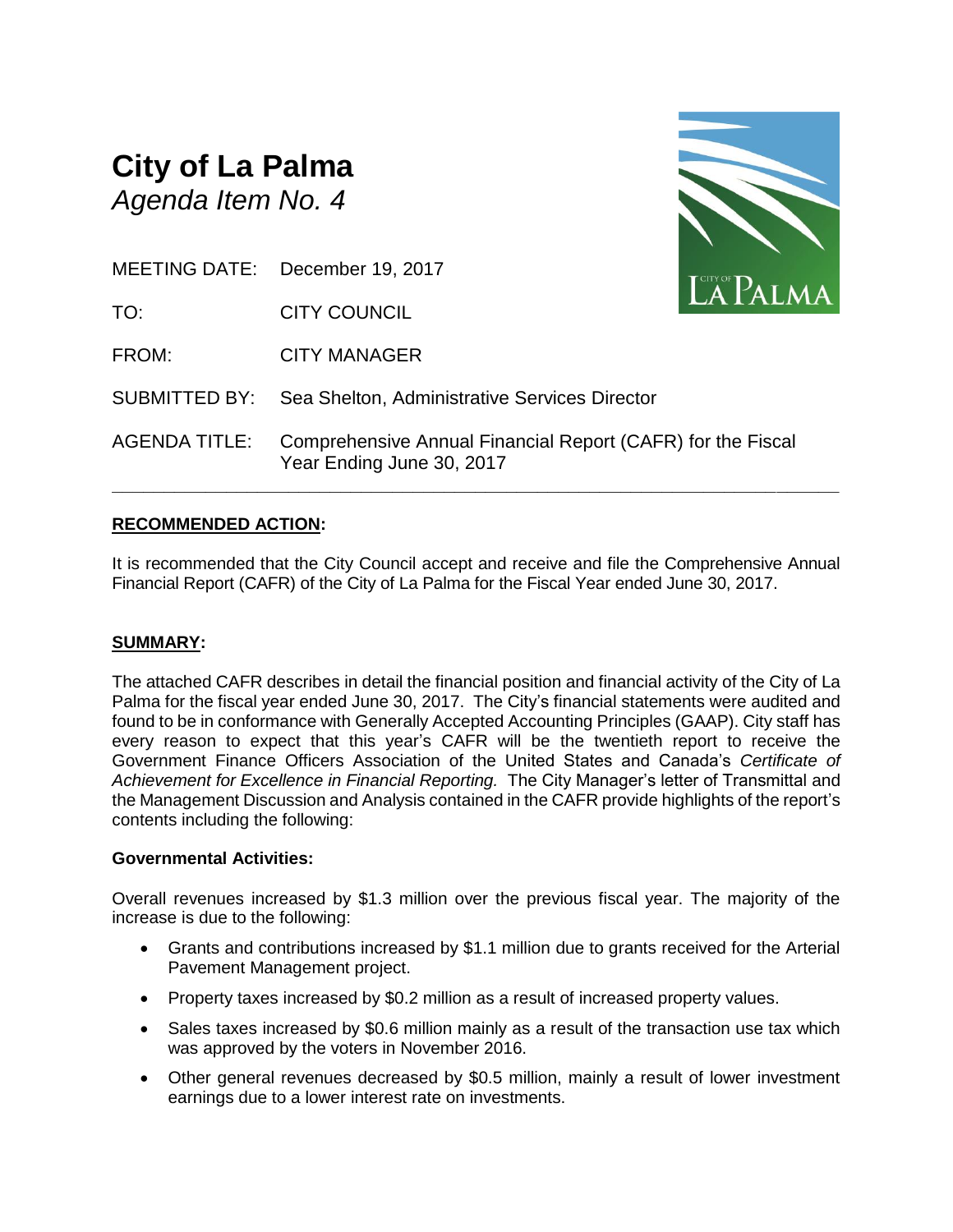Expenses increased by \$2.5 million when compared to the previous fiscal year:

- General government costs increased by \$1.4 million as a result of higher payments toward the unfunded pension liability reduced by adjustments to the net pension liability for pension expense and lower payouts to terminated employees in the current year.
- Public safety costs decreased by \$0.5 million. Although actual fund statement costs remained stable at \$4.5 million, the allocation of internal service charges to the program was less in the current year.
- Public works costs increased by \$1.6 million mainly due to the cyclical nature of street maintenance costs. In FY 2015-16, street maintenance costs totaled only \$0.4 million while a year earlier costs totaled \$1.5 million.

# **General Fund:**

As of June 30, 2017, the "spendable" portion of the General Fund's fund balance (i.e., Committed, Assigned, and Unassigned fund balance) was \$10.4 million, while the total fund balance was \$11.2 million. Total General Fund "spendable" fund balance represents 84% of total General Fund expenditures. The General Fund's Unassigned fund balance was \$4.9 million at June 30, 2017, and represents 40% of total General Fund expenditures.

The City's General Fund revenues increased by \$0.65 million (6.4%) over the prior year with the majority of the changes in the taxes, licenses and permits, and investment income categories.

- Tax revenue increased by \$752,000 with \$527,000 coming from the new Transaction Use Tax which was approved by the voters in November 2016; property tax revenue increased by \$150,000 mainly a result of higher property values; and the residual monies received from the wind-down of the State's Successor Agencies increased by \$112,000. All other tax categories had only small changes from the prior year.
- Licenses and permits increased by \$120,000 mainly as a result of increased building activity in the City.
- Investment income decreased by \$109,000 due to the investment portfolio earning a lower interest rate.
- Other revenue categories had much smaller changes with an accumulated total reduction to revenue of \$109,000.

The City's General Fund expenditures increased by \$2.3 million (22.9%) over the prior year.

- General government costs increased by \$2.4 million, a net result of a \$2.6 million increase in payments towards the unfunded pension liability offset by a reduction to special and termination pay of \$0.2 million.
- Public safety and Recreation categories each had decreases in costs of \$0.06 million resulting from cost containment measures.

An important component of the CAFR is the section entitled Notes to the Financial Statements. It is recommended that particular attention be paid to the notes, as they contain a great deal of useful information about the City's financial policies and position.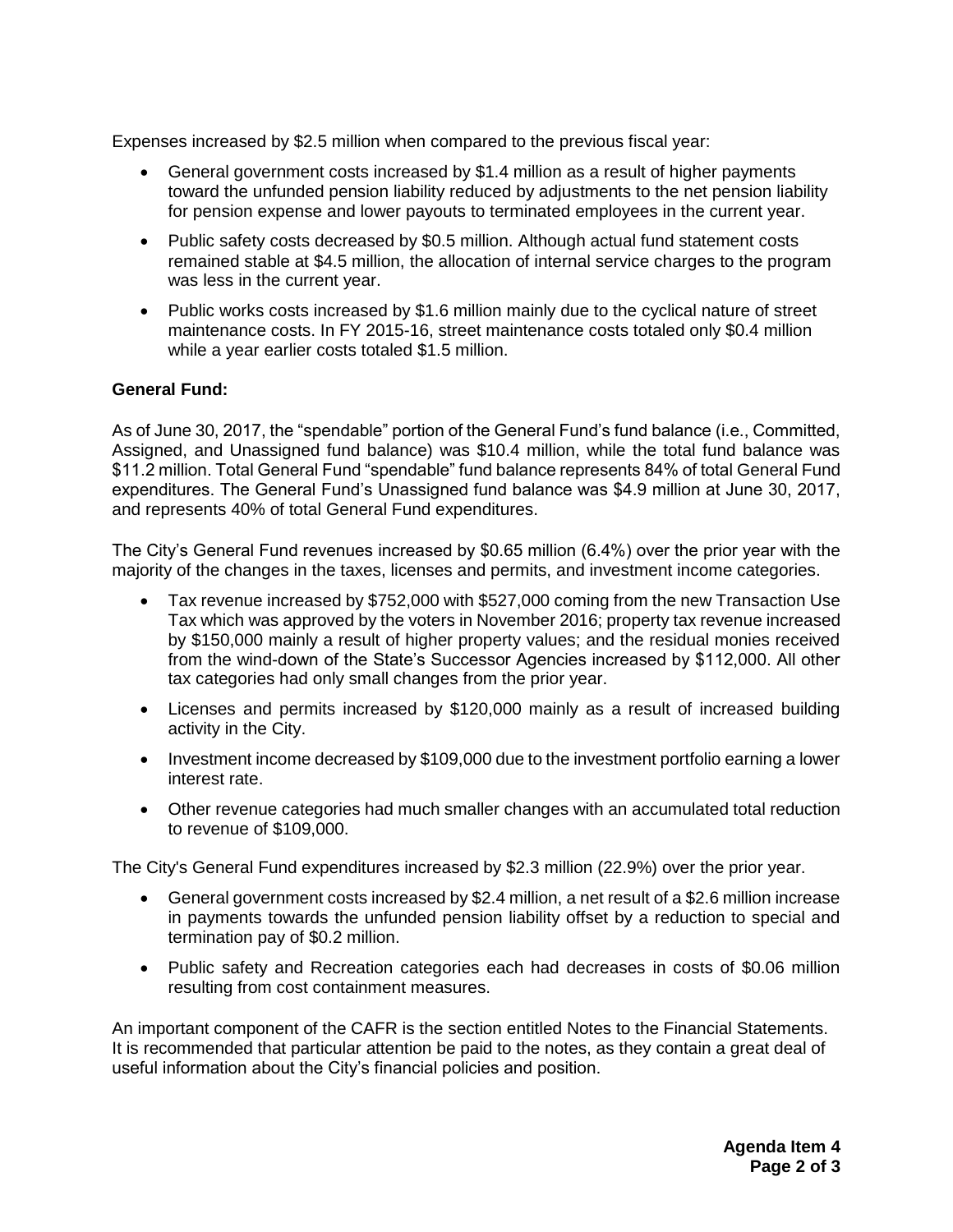In the back of the CAFR, the statistical section shows information generally over the prior ten years. The statistical section, which includes a history of the net changes of fund balances of Governmental Funds, illustrates previous years of difficult financial times for the City. For FY 2016-17, the negative change in fund balance was due to an additional payment of \$2.5M towards the City's unfunded pension obligation. A second payment of \$2.5 million is included in the FY 2017-18 budget. Should the City's financial condition continue to look stable and several months of actual revenue from the new Transaction and Use Tax have been received, City Council is expected to make final approval of the second \$2.5 million payment after FY 2017-18 mid-year budget review. Making large additional payments towards the unfunded pension obligation, helps decrease future pension liability costs.

The City should see much more financial stability in years to come as a result in the additional revenue provided by the new Transaction and Use Tax. In addition, the City has taken proactive steps to address its unfunded pension obligations. As a result of these two actions, the City is anticipated to be running in operating surpluses for the foreseeable future. Even with the new found financial stability, the City will remain vigilant and continue to pursue economic development opportunities and remain fiscally conservative to ensure that the services that residents have come to expect are not compromised.

**APPROVED:**

Administrative Services City Manager **Director** 

Attachment: 1. FY 2016-17 Comprehensive Annual Financial Report

\_\_\_\_\_\_\_\_\_\_\_\_\_\_\_\_\_\_\_\_\_ \_\_\_\_\_\_\_\_\_\_\_\_\_\_\_\_\_\_\_